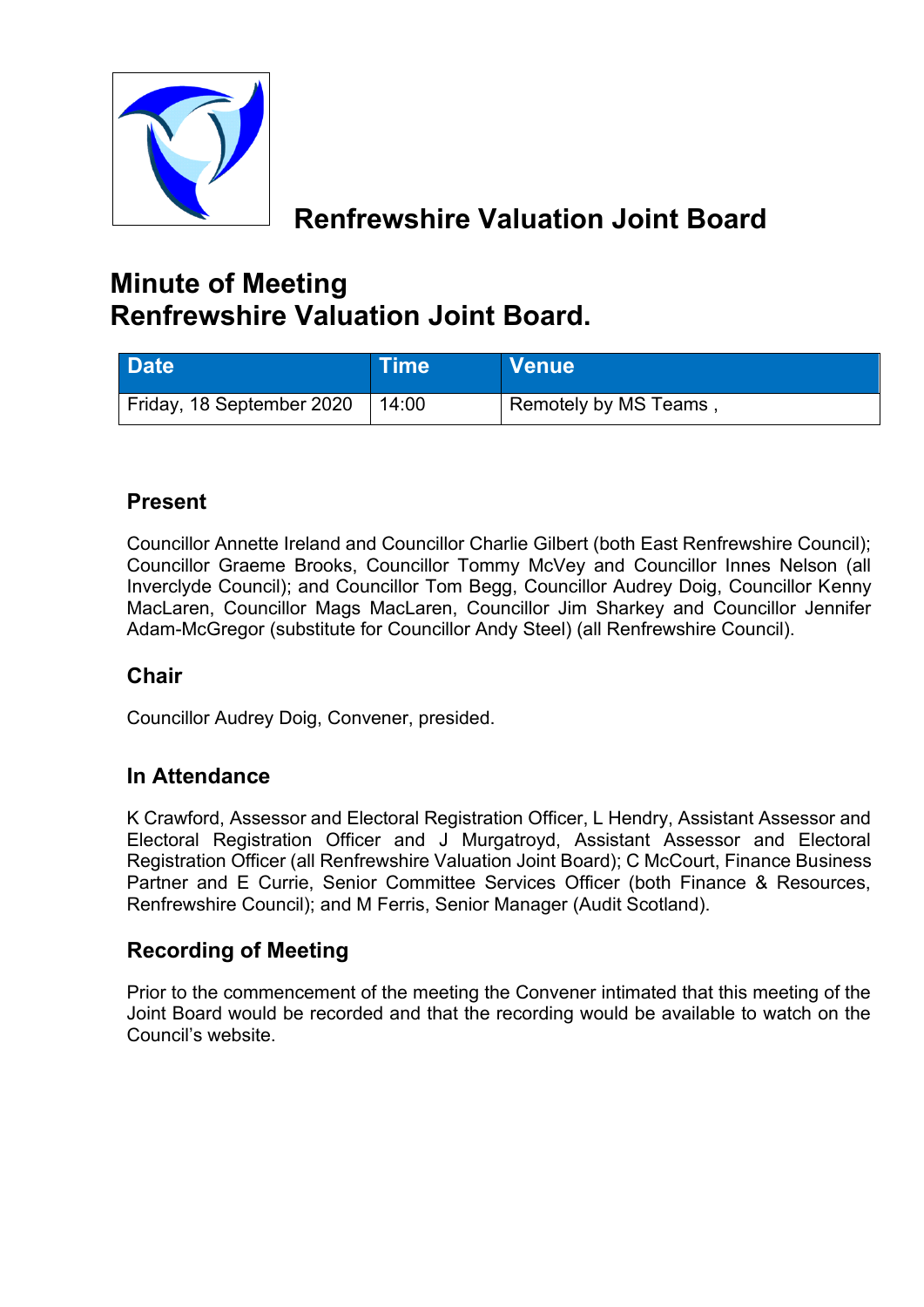# **Apologies**

Councillor Paul O'Kane (East Renfrewshire Council); and Councillor Jacqueline Cameron, Councillor John McIntyre and Councillor Andy Steel (all Renfrewshire Council).

# **Declarations of Interest**

There were no declarations of interest intimated prior to the commencement of the meeting.

#### **1 Minute**

There was submitted the Minute of the meeting of this Joint Board held on 29 May 2020.

**DECIDED:** That the Minute be approved.

### **Sederunt**

Councillor Jennifer Adam-McGregor joined the meeting during consideration of the following item of business.

## **2 Revenue Budget Monitoring**

There was submitted a revenue budget monitoring report by the Treasurer in respect of the Joint Board for the period 1 April to 21 August 2020.

The report intimated that at the end of period 5, the net expenditure of the Joint Board was underspent by £955,000 compared to budget and was projected to be underspent by £26,000 by the end of the financial year.

There had been a number of reclassification budget adjustments made since the Joint Board's revenue estimates had been approved on 28 February 2020 but these did not affect the budgeted net expenditure.

**DECIDED:** That the report be noted.

# **3 Annual Audit Report on the Annual Accounts 2019/20**

Under reference to item 4 of the Minute of the meeting of this Joint Board held on 29 May 2020 there was submitted a report by the Treasurer relative to the audited annual accounts for the Joint Board 2019/20.

The report intimated that The Local Authority Accounts (Scotland) Regulations 2014 required the audited accounts to be approved for signature by the Joint Board no later than 30 September each year. Section 10 of the Regulations required the Joint Board to consider any report made by the appointed auditor before deciding whether to sign the audited accounts.

This year, owing to the COVID-19 pandemic, this date had been extended to 30 November 2020, however, this extension was not required as the unaudited accounts had been delivered and audit work completed to original planned timescales.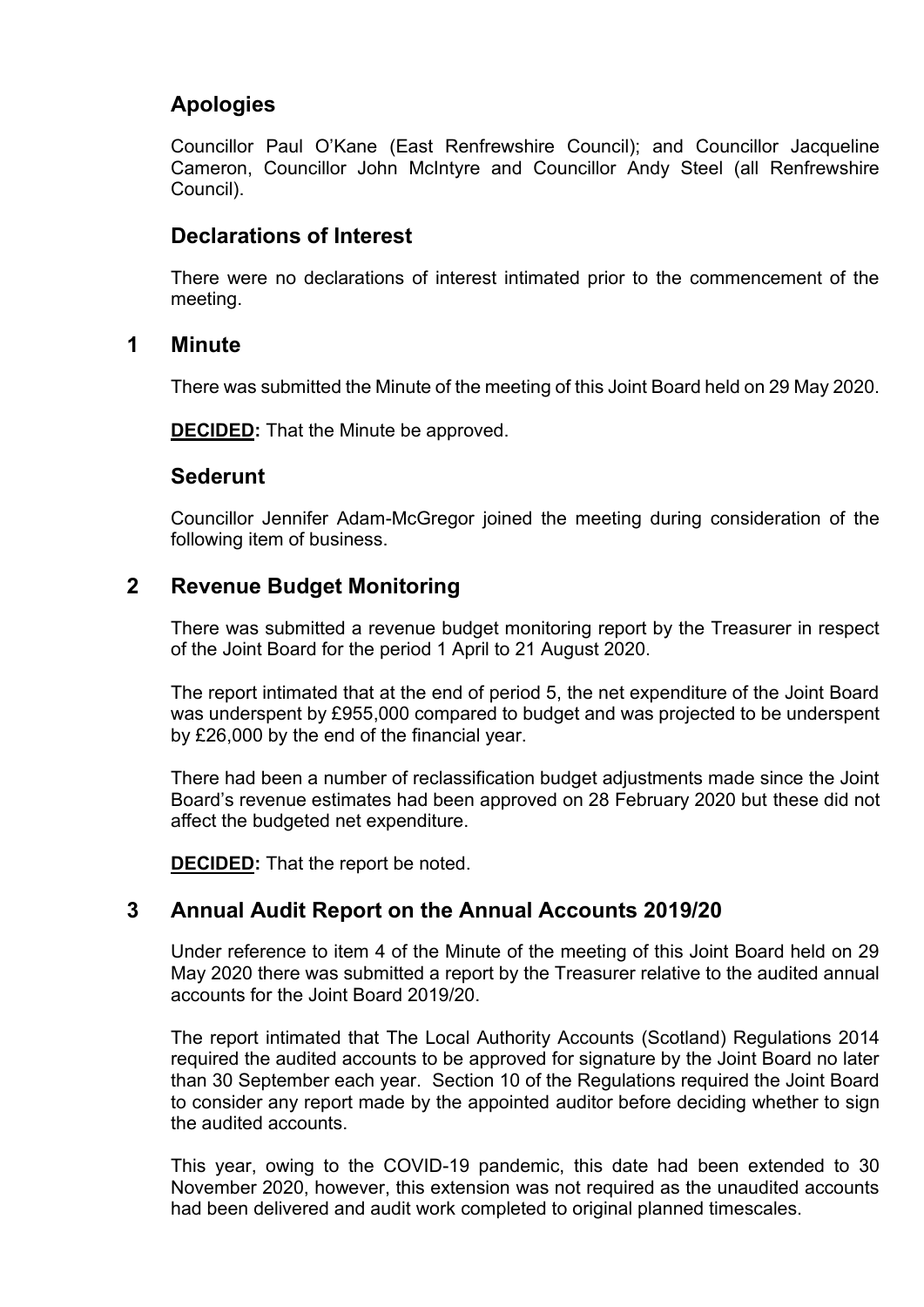The findings of the Joint Board's appointed auditor, Audit Scotland, formed Appendix 1 to the annual audit report.

#### **DECIDED:**

(a) That the findings of the 2019/20 audit as contained in the external auditor's annual audit report, which formed Appendix 1 to the report, be noted; and

(b) That the 2019/20 audited annual accounts for the Joint Board, which formed Appendix 2 to the report, be approved for signature.

## **4 COVID-19 - Guide for Audit and Risk Committees**

There was submitted a report by the Treasurer relative to a guide produced by Audit Scotland entitled 'Guide for audit and risk committees', a copy of which was appended to the report.

The report intimated that the guide focused on the short-term challenges facing public bodies in the response phase of the pandemic. It had been prepared for auditors and public bodies and provided audit and risk committee members with suggested questions to help them effectively scrutinise and challenge in key areas.

**DECIDED:** That the report be noted.

### **5 Barclay Update / Service Review**

Under reference to item 7 of the Minute of the meeting of this Joint Board held on 29 May 2020, there was submitted a report by the Assessor and Electoral Registration Officer relative to developments and expenditure arising from the Barclay Review and the review of the current staffing structure to address recruitment issues.

The report intimated that The Non-Domestic Rates (Scotland) Bill was now law and had been partially implemented in April 2020 and detailed the six main Barclay recommendations reflected in Bill.

The report provided detail on recruitment and restructure; the IT Valuation System; and the Internal Barclay Project Group.

It was noted that the Scottish Government had extended the timetable for the disposal of the remaining 2017 revaluation appeals to December 2021 and had also extended the timetable for disposal of the recently lodged 3,000 plus appeals due to the COVID-19 pandemic from 31 March 2021 to December 2021.

**DECIDED:** That the report be noted.

### **6 COVID-19 Risk Register**

There was submitted a report by the Assessor and Electoral Registration Officer relative to the production of a COVID-19 Risk Register for the Joint Board, a copy of which was appended to the report.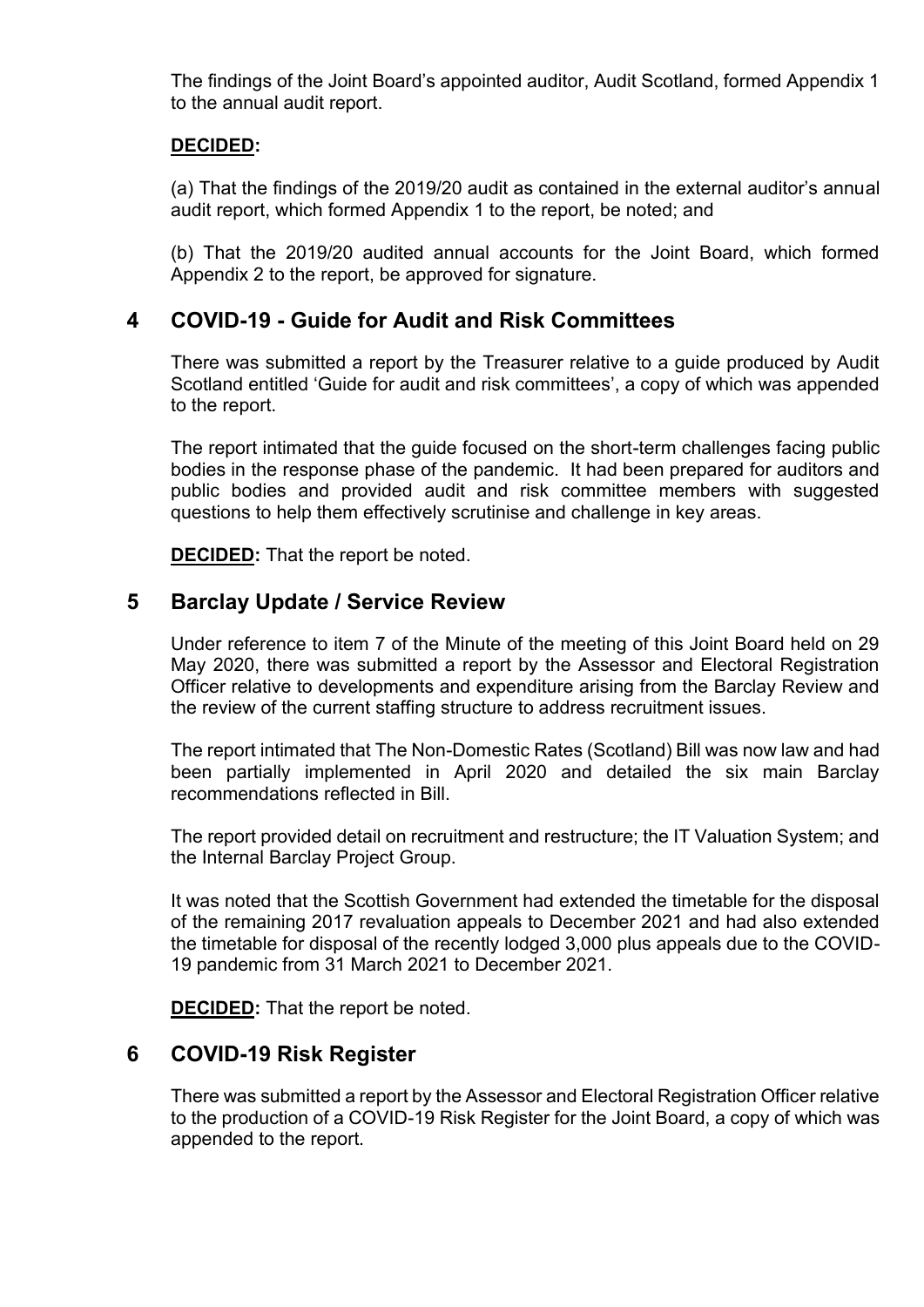The report intimated that the global pandemic had affected all aspects of service delivery for the Joint Board's three functions and as a result, a separate COVID-19 risk register had been produced which identified risks, evaluated their potential consequences, and determined the most effective methods of controlling them.

It was noted that two staff surveys had been undertaken, one in relation to health and well-being and one concentrating on staff attitudes to returning to the office and concerns around that. The results of the second survey were that an overwhelming majority of staff would be happy to return to the office with all suitable health and safety measures in place, although, there remained a real concern over dealing with members of the public directly.

The management team were currently evaluating options to ensure the Joint Board had a presence in the office and at the same time ensuring that if there were to be an outbreak of COVID there would be enough staff working remotely to guarantee continued service delivery.

The management team and Joint Board members thanked all members of staff for their resilience and flexibility in working with the new norm and ensuring that all services were being delivered.

**DECIDED:** That the report be noted.

#### **7 Corporate Risk Register**

There was submitted a report by the Assistant Assessor and Electoral Registration Officer relative to the Corporate Risk Register, a copy of which was appended to the report.

The report intimated that the register had been reviewed in line with the agreed review cycle.

**DECIDED:** That the report be noted.

#### **8 Electoral Update - Canvass 2020**

There was submitted a report by the Assessor and Electoral Registration Officer providing an update on electoral issues facing the Joint Board.

The report provided an update on the Scottish Elections (Franchise and Representation) Act; the Scottish Elections (Reform) Bill; canvass reform; future elections; and publication of registers.

In relation to the canvass, Appendix 1 to the report detailed the total number of forms posted in the last five years and the total number of households where it was anticipated that a door-to-door canvassing would be required; Appendix 2 to the report detailed the number of forms posted and door-to-door canvassing for each constituent council; and Appendix 3 to the report detailed the results of the e-communication issued for each constituent council.

**DECIDED:** That the report be noted.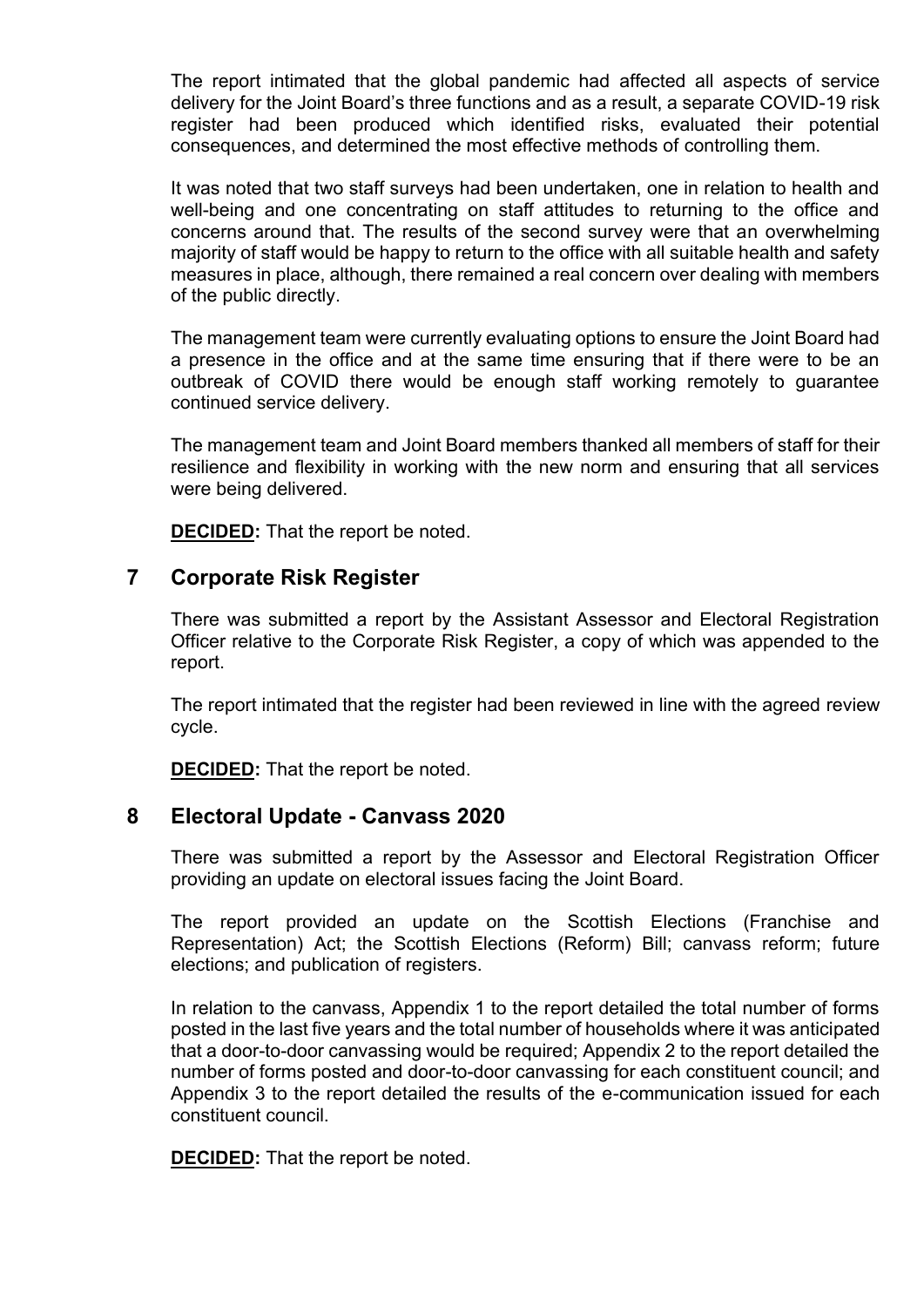## **9 Performance Report**

There was submitted a report by the Assistant Assessor & Assistant Electoral Registration Officer providing an update on the current performance and workload issues facing the Joint Board.

The report detailed the performance in Council Tax and non-domestic valuation against set targets. In relation to Council Tax valuation, for the period 1 April to 30 June 2020, it was noted that the addition of new houses to the Valuation List and the deletion of demolished houses remained a priority with the time taken to enter new houses into the Valuation (Council Tax) List missing the target of 95% within three months and exceeding the target of 97% within 6 months, with the key performance indicators being 92.55% and 98.93% respectively.

It was noted that the actual number of houses being added to the Council Tax list over this period had reduced quite significantly due to construction and sales of new housing being halted. As development sites returned to business, it was anticipated that the number of housing being sold would increase.

The report also detailed the average number of days taken to add a house in each constituent authority area between 1 April and 30 June 2020 and also the number of deletions from the Valuation (Council Tax) List between 1 April and 30 June during 2019/20 and 2020/21 by constituent authority area.

The report set out the time taken to make statutory amendments to the Valuation Roll, excluding appeal settlements and amendments to the prescribed entries, between 1 April and 30 June 2020 by constituent authority area, which exceeded both the target of 80% to be actioned within three months and the target of 90% within six months, with key performance indicators being 92.31% and 96.16% respectively.

It was noted that the number of alterations carried out to the roll were substantially reduced compared to last year. The reasons were twofold, firstly, little to no activity had taken place due to many businesses being forced to close throughout April to June thereby hindering businesses from carrying out normal alterations which might have resulted in a change to their valuation, and, secondly, staff had been unable to carry out any form of physical inspections due to lockdown restrictions.

Performance targets might require to be reviewed as the effects of the ongoing pandemic became known in terms of how it impacted on the Joint Board's working practices and the way in which services were delivered to stakeholders.

**DECIDED:** That the report be noted.

### **10 Non-domestic Appeals**

There was submitted a report by the Assistant Assessor and Electoral Registration Officer advising on the appeal process and progress on disposal of revaluation appeals and running roll appeals received since the 2017 revaluation.

The report intimated that a five-yearly revaluation process had been introduced by The Valuation and Rating (Scotland) Act 1956 and this required the Assessor and Electoral Registration Officer to value, or revalue, all the lands and heritages in the valuation area. These valuations were totally fresh and need bear no relation to the value applied in the preceding seven years.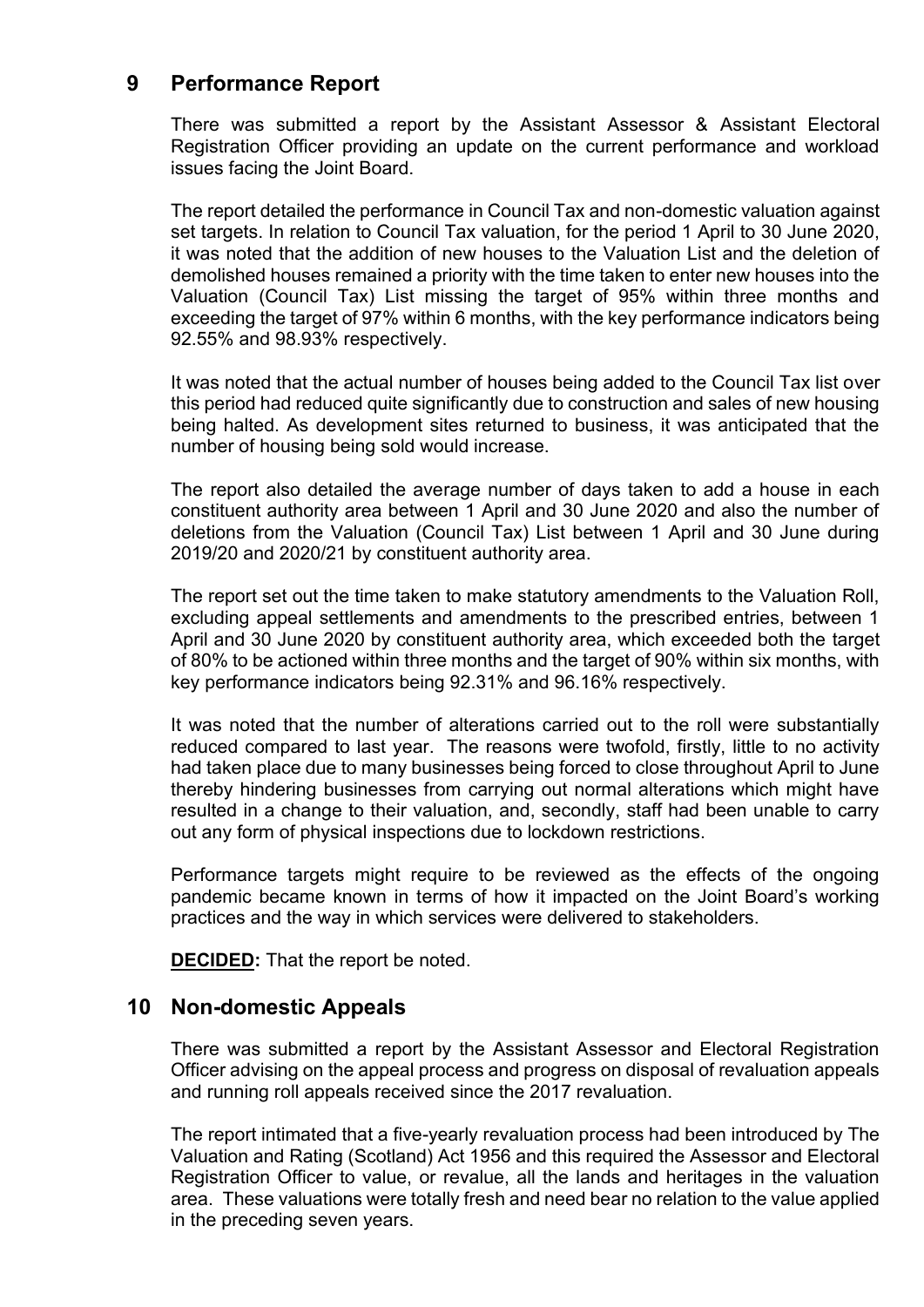The revaluation brought with it a fresh right of appeal which had to be exercised within a six-month period starting from 1 April in the year of the revaluation or within six months of the date of issue of the Valuation Notice, whichever was later. These appeals must be disposed of within time limits prescribed in the Timetable Order which currently stated by the end of the third year following revaluation, this being 31 December 2020. However, the Scottish Government had recently confirmed that the disposal date had been extended to 31 December 2021.

The report provided information in relation to negotiation of appeals; the Local Valuation Appeal Committee; revaluation appeals; the disposal of 2017 revaluation appeals; the disposal of running roll appeals; and the disposal of other outstanding appeals.

Appendix 1 to the report detailed the number of revaluation appeals received, disposed of and outstanding by constituent authority and the Joint Board area as a whole as at 30 June 2020. Appendix 2 to the report detailed the number of running roll appeals received since 1 March 2020, outlining those dealt with in each constituent authority and the Joint Board area as a whole.

The disposal of appeals was a major component of the work undertaken by the Assessor's valuation staff and was work that could be stressful due to the strict legislative timetables and the adversarial nature of the negotiations. The unexpected results of the current pandemic had resulted in Valuation Appeals Committee hearings scheduled during the Spring diet being cancelled and, to date, staff were conducting negotiations and hearings whilst adhering to guidelines with regard to social distancing.

**DECIDED:** That the report be noted.

### **11 Progress Update Review Report - Records Management Plan**

There was submitted a report by the Assistant Assessor and Electoral Registration Officer relative to the Joint Board's completed annual Progress Update Review (PUR).

The report intimated that in January 2020, the Public Records (Scotland) Act Assessment Team invited the Joint Board to complete an annual PUR. The completion of the PUR enabled authorities to be credited for the progress in any future developments identified in the Records Management Plan (RMP) and also ensured the RMP was kept under review in line with Section 5(1)(a) of The Public Records (Scotland) Act 2011.

The PUR report set out the findings of the Assessment Team and a copy was appended to the report.

**DECIDED:** That the report be noted.

### **12 Information Handling Policy**

There was submitted a report by the Assistant Assessor and Electoral Registration Officer relative to the Joint Board's Information Handling Policy which had been produced as a result of the move to remote working due to the COVID-19 global pandemic.

A copy of the Information Handling Policy was appended to the report.